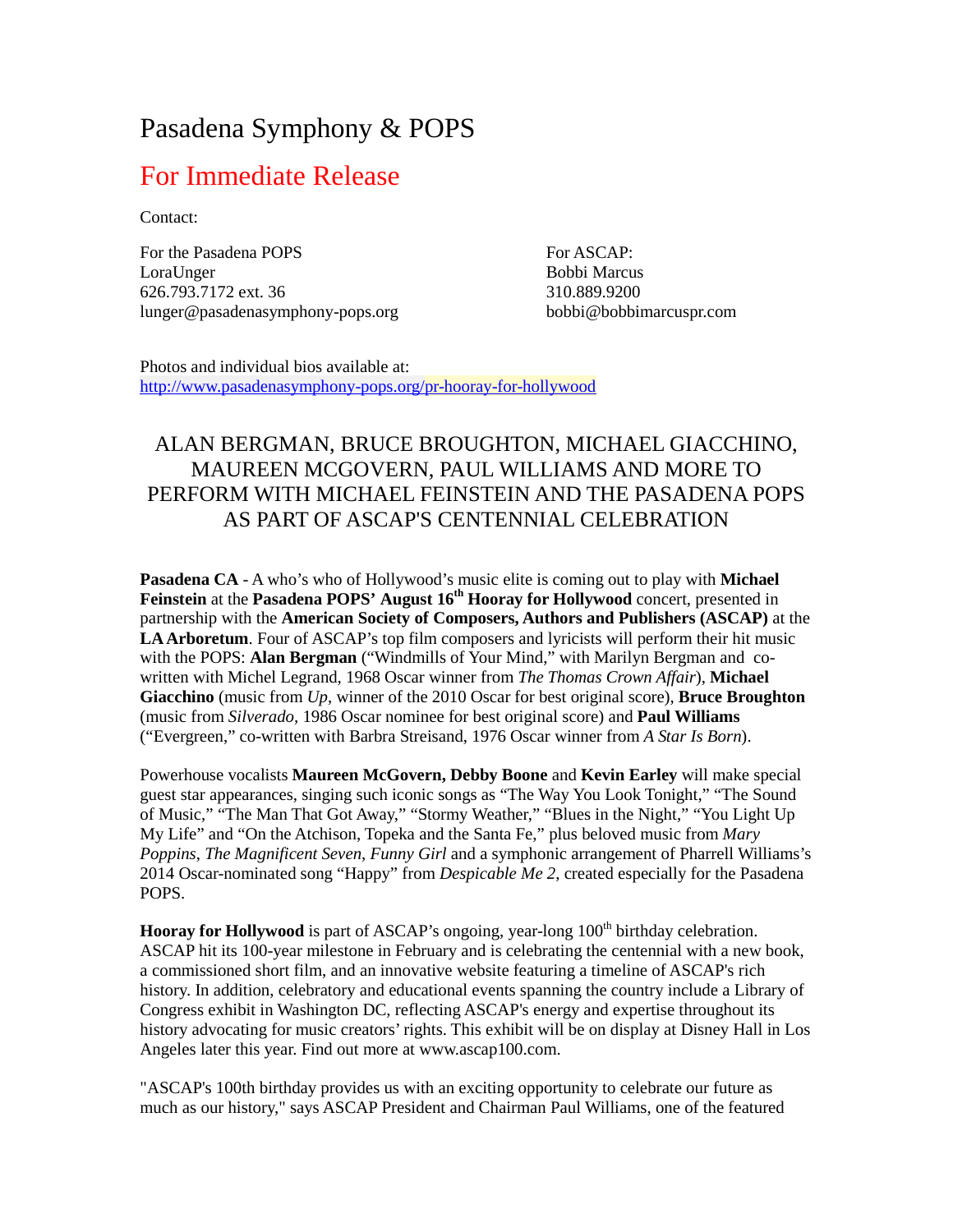performers at Hooray for Hollywood. "It gives us a chance to honor and thank our members for creating the music that touches the world, while emphasizing ASCAP's ongoing and important role in helping to shape a musical landscape where everyone wins – music creators, businesses and everyone who loves music. We are proud to include this Pasadena POPS event as part of ASCAP's centennial celebration."

The family-friendly concert will be held at the Los Angeles County Arboretum and Botanic Garden. The grounds are open for picnicking and dining at 5:30 p.m. and performances begin at 7:30 p.m. Among many venue amenities, audiences can enjoy pre-ordered gourmet dining packages for onsite pickup from Julienne, Marston's and Claud & Co. The food court will host mouthwatering food trucks plus specialty ice creams by Choctál. The experience is now even more convenient with two full beverage centers serving fine wines, beer, coffee and soft drinks plus exclusive hotel packages for POPS patrons at Pasadena's landmark Langham Huntington Hotel. Patrons may also visit the Pasadena Humane Society's Mobile Adoption Unit, which will be on-site prior to each concert with animals in need of a forever home as part of the Pups for POPS program.

Audiences get the ultimate outdoor concert experience: large LED video screens, superior sound quality and the high-quality production value that is a signature of the Pasadena POPS. The best outdoor dinner party in town comes with spacious circular table seating with fine linens, or lawn seating for those who want to bring a blanket – each option carries on the tradition of picnicdining with your family and friends. The Arboretum is located at 301 North Baldwin Ave., Arcadia, CA. Single tickets start at \$20 and are available by calling the box office at 626.793.7172, online at PasadenaSymphony-Pops.org or at the Arboretum on the day of the concerts.

#### **IF YOU GO:**

**What:** The Pasadena POPS presents "Hooray for Hollywood"

Michael Feinstein, Conductor Alan Bergman, vocalist/ASCAP songwriter Bruce Broughton, ASCAP composer Debby Boone, vocalist Kevin Earley, vocalist Michael Giacchino, ASCAP composer Maureen McGovern, vocalist Paul Williams, vocalist/ASCAP songwriter

**When:** August 16, 2014. Gates open at 5:30 p.m. and concert begins at 7:30 p.m.

**Where:** The LA County Arboretum | 301 N Baldwin Ave., Arcadia, CA 91007

**Cost:** Tickets start at \$20 for lawn seating and \$42 for table seating.

**Dining:** Guests are welcome to bring their own food and drink or visit one of the many gourmet food vendors on-site.

Parking: Free parking is available at the Westfield Santa Anita shopping center with free nonstop shuttles to the main gate.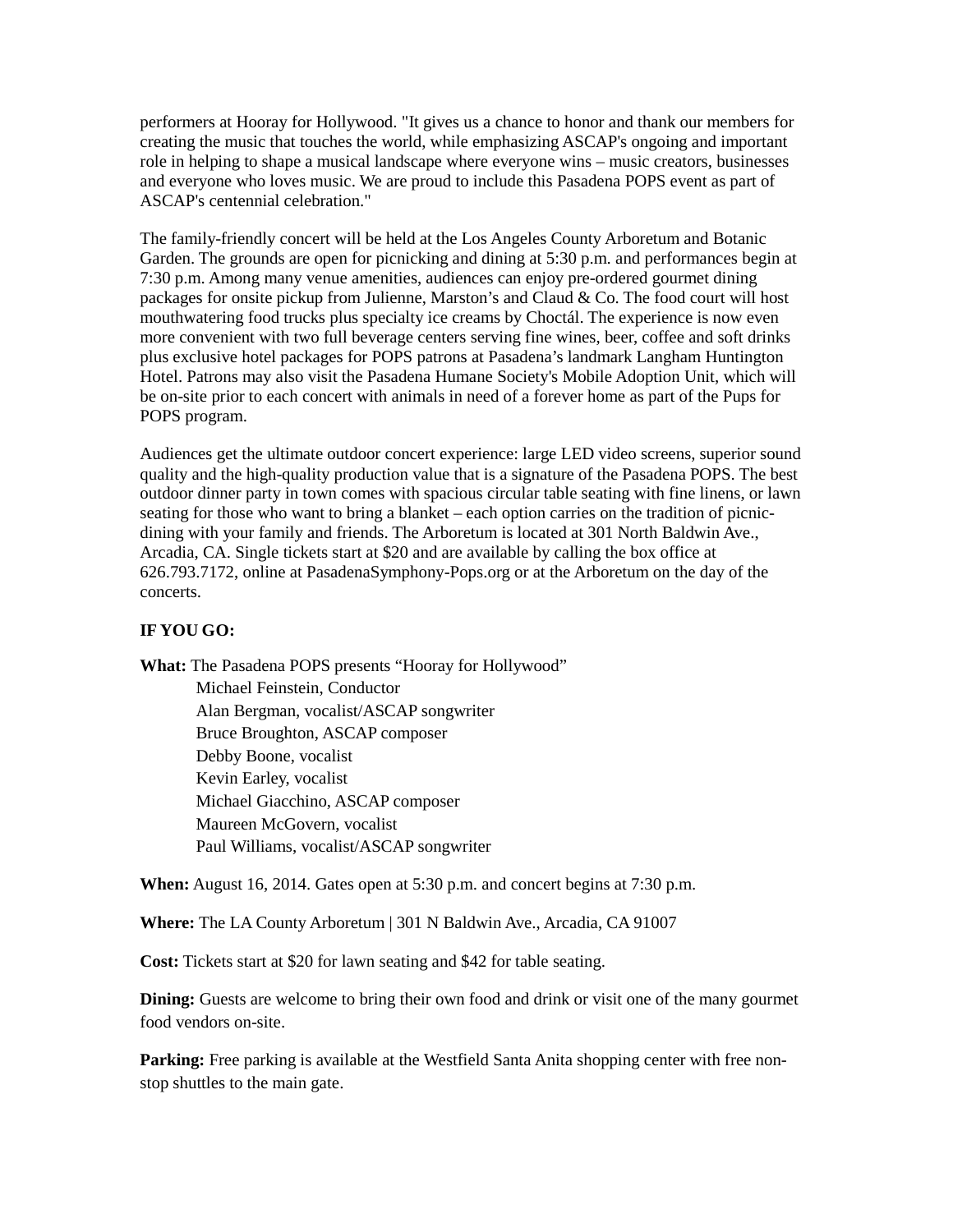# # # #

#### **ABOUT ASCAP**

The American Society of Composers, Authors and Publishers (ASCAP) is a professional membership organization of songwriters, composers and music publishers of every kind of music. ASCAP's mission is to license and promote the music of its members and foreign affiliates, obtain fair compensation for the public performance of their works and to distribute the royalties that it collects based upon those performances. ASCAP members write the world's best-loved music and ASCAP has pioneered the efficient licensing of that music to hundreds of thousands of enterprises who use it to add value to their business - from bars, restaurants and retail, to radio, TV and cable, to Internet, mobile services and more. The ASCAP license offers an efficient solution for businesses to legally perform ASCAP music while respecting the right of songwriters and composers to be paid fairly. With 500,000 members representing more than 9 million copyrighted works, ASCAP is the worldwide leader in performance royalties, service and advocacy for songwriters and composers, and the only American performing rights organization (PRO) owned and governed by its writer and publisher members. [www.ascap.com](http://www.ascap.com/)

### **ABOUT THE PASADENA SYMPHONY ASSOCIATION**

Recent Acclaim for the Pasadena Symphony and POPS

*"The Pasadena Symphony signals a new direction…teeming with vitality...dripping with opulent, sexy emotion." Los Angeles Times.* 

*"...full of pulsating energy from first note to last... the strings were lushly resonant, the wind principals were at the top of their games, and the brass rang out with gleaming vigor." –Pasadena Star News.*

The Pasadena Symphony Association was founded in 1928 by Conductor Reginald Bland. Originally named the Pasadena Civic Orchestra, its first members were mostly volunteer musicians, many of whom were students of Bland. The annual operating budget was \$3,500, which was funded entirely by the City of Pasadena.

The Pasadena Symphony and POPS is an ensemble of Southern California's most talented, sought after musicians. With extensive credits in the film, television, recording and orchestral industry, the artists of Pasadena Symphony and POPS are the most heard in the world.

In the fall of 2007, the Pasadena Symphony incorporated the Pasadena POPS into its Association under the new name Pasadena Symphony and POPS. This merger created an expanded Classics and POPS series providing the community with a full spectrum of live symphonic concerts year-round. In the summer of 2012, the Pasadena POPS' relocated its summer home to the Los Angeles County Arboretum where it has been performing to record-breaking crowds and critical acclaim. The Pasadena POPS announced Michael